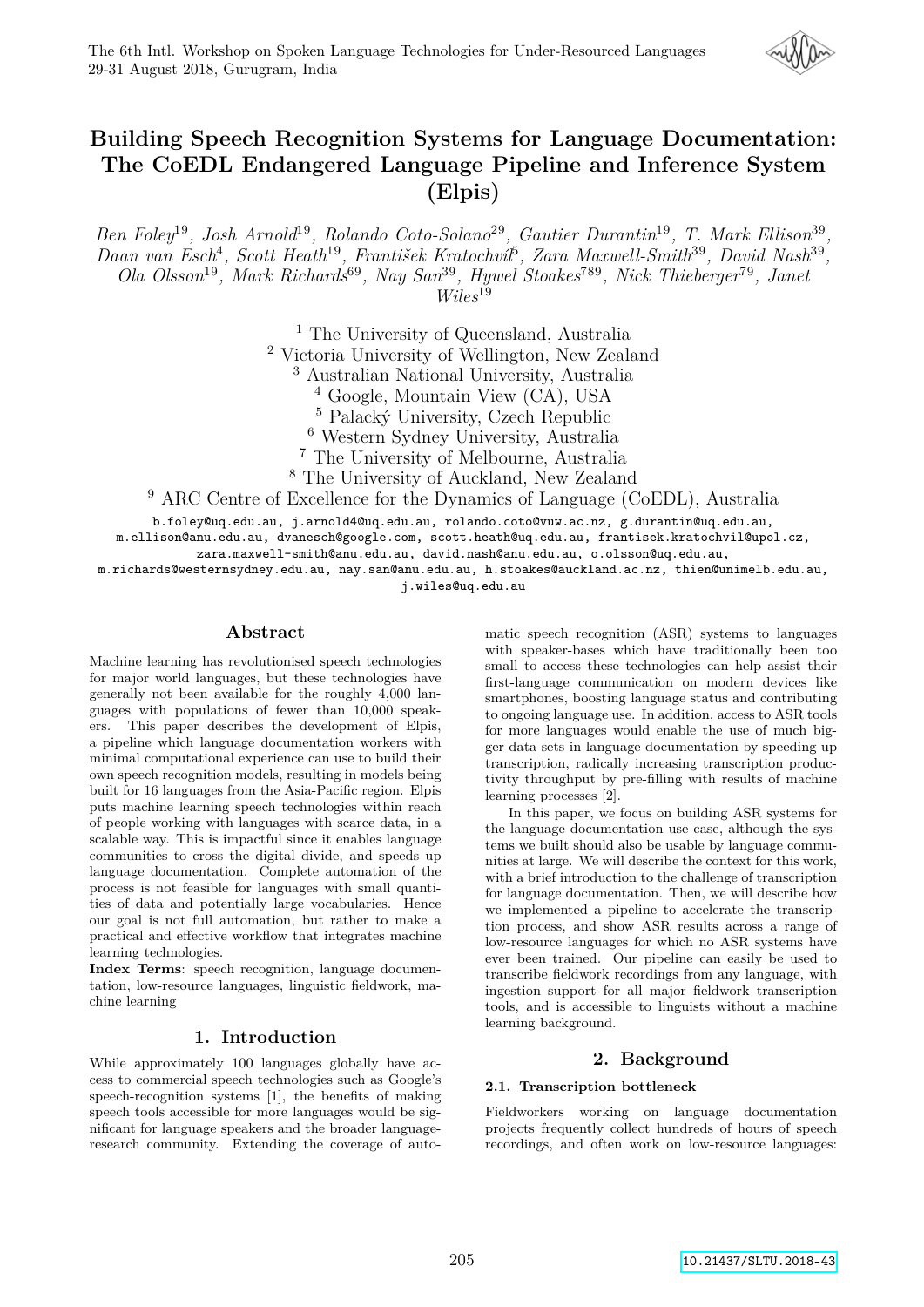they may even work on languages that have never been recorded before [3] [4] [5]. The process of transcribing this speech data collected in the field is laborious. In a 2017 survey of 51 linguists, Durantin [6] found that one minute of data takes 40 minutes to transcribe on average, with a long tail of lengthier times for difficult transcriptions. As a result, manual transcription is a major bottleneck for language workers wanting to work with the written form of these low-resource languages, either for new language documentation, or when working through archives of existing recordings. This bottleneck prevents many linguists from working with more than a small fraction of their corpora each year. In addition, the slow process of manual transcription strangles the use of existing collections of language material in archives such as PAR-ADISEC [7] and AIATSIS [8], containing approximately 8,300 and 40,000 hours of speech data respectively, from being used in language resource production, e.g. the creation of dictionaries or reference grammars.

#### **2.2. Existing technologies**

Machine Learning (ML) technologies are available for some languages through commercial ASR systems. For example, Google currently provides a cloud system for 119 language varieties through its Cloud Speech-to-Text API. For languages already serviced by Google, Amazon, IBM, Nuance, Microsoft or other commercial providers, these are viable technologies which language workers can readily use for speeding up transcription, with minimal technical knowledge required. In addition, open-source technologies are available to train models for individual languages, using technologies such as the Kaldi speech recognition toolkit [9]. However, implementing or using these systems requires significant technical experience. Our work focussed on bringing open-source ASR technologies within reach of language workers who may not have the technical experience required to either set up or operate bespoke systems.

# **3. Our solution: the Elpis pipeline**

To make it easy for language documentation workers to build turn-key models for speech recognition in any language they work on, we have built Elpis (the Endangered Language Pipeline and Inference System), a pipeline of tools which enable people with minimal technical knowledge to train ASR models on an existing transcribed subset from a set of fieldwork recordings, and to apply the resulting system to obtain a first-pass transcription on untranscribed recordings.

This is, to our knowledge, the first project to explore the use of ASR systems for endangered language documentation across a wide range of languages. We believe that one of the main reasons this type of work had not been done before is that unfortunately, it remains relatively rare for language documentation fieldworkers, computational linguists, software engineers and machine learning researchers to interact. We organised a number of workshops bringing these groups together.

# **4. Our first workshop: Start of technical development**

In the first workshop, hosted by the ARC Centre of Excellence for the Dynamics of Language (CoEDL), we started developing the Elpis pipeline. Participants worked in four groups, with differing goals:

- Set up the Kaldi open-source ASR system
- Organise and select appropriate data from corpora of fieldwork recordings
- Clean and normalise the selected input data
- Develop pronunciation rules for Kaldi to use in training the models

#### **4.1. Data standardisation**

One key challenge we encountered in this workshop was data standardisation. Language documentation workers use various types of recording devices and store their corpora in a variety of formats. We built a pipeline for standardizing these recordings, which resamples audio files to a consistent sample rate, bit rate and codec (44.1kHz, 16bit, WAV). In addition, our ingestion pipeline allows the conversion of any existing transcriptions from the three input formats typically used in a linguist's workflow (ELAN [10] [11], PRAAT [12], Transcriber [13]) into a JSON interchange format. The transcriptions that linguists create from field recordings are commonly timealigned, allowing for easy separation of long audio files into their component utterances. After conversion, the interchange format contains all the content which Kaldi expects, and even includes other data from the input files that are not relevant to Kaldi, making this standardised format useful and usable in other language resource production workflows.

#### **4.2. Data normalisation**

Once the audio has been converted and the standardised JSON file has been created with time-aligned transcriptions, normalisation scripts process the text for language model training. Our system removes punctuation, nonorthographic word forms (e.g. comments marked with  $"\#$ "), and English words (using the NLTK toolkit [14]), while also lowercasing the text. Further scripts derive a vocabulary list and create the pronunciation lexicon based on a supplied set of manually specified graphemeto-phoneme (G2P) mappings.

Our set-up currently uses a single normalisation module for stripping out non-linguistic content from the transcriptions, while the G2P mappings were created individually by each linguist for their own language data. As the languages we worked on typically had transparent orthographies, this was a relatively straightforward task. We did not handle verbalization of numbers and other not-a-word tokens since these rarely occurred in the data. Where they did, our tool skipped the utterance.

#### **4.3. Train/test split**

Finally, we also applied a test-train split with 90% of audio recordings and transcriptions assigned to the train set, while 10% was held out for testing. We should note that there is typically some overlap in vocabulary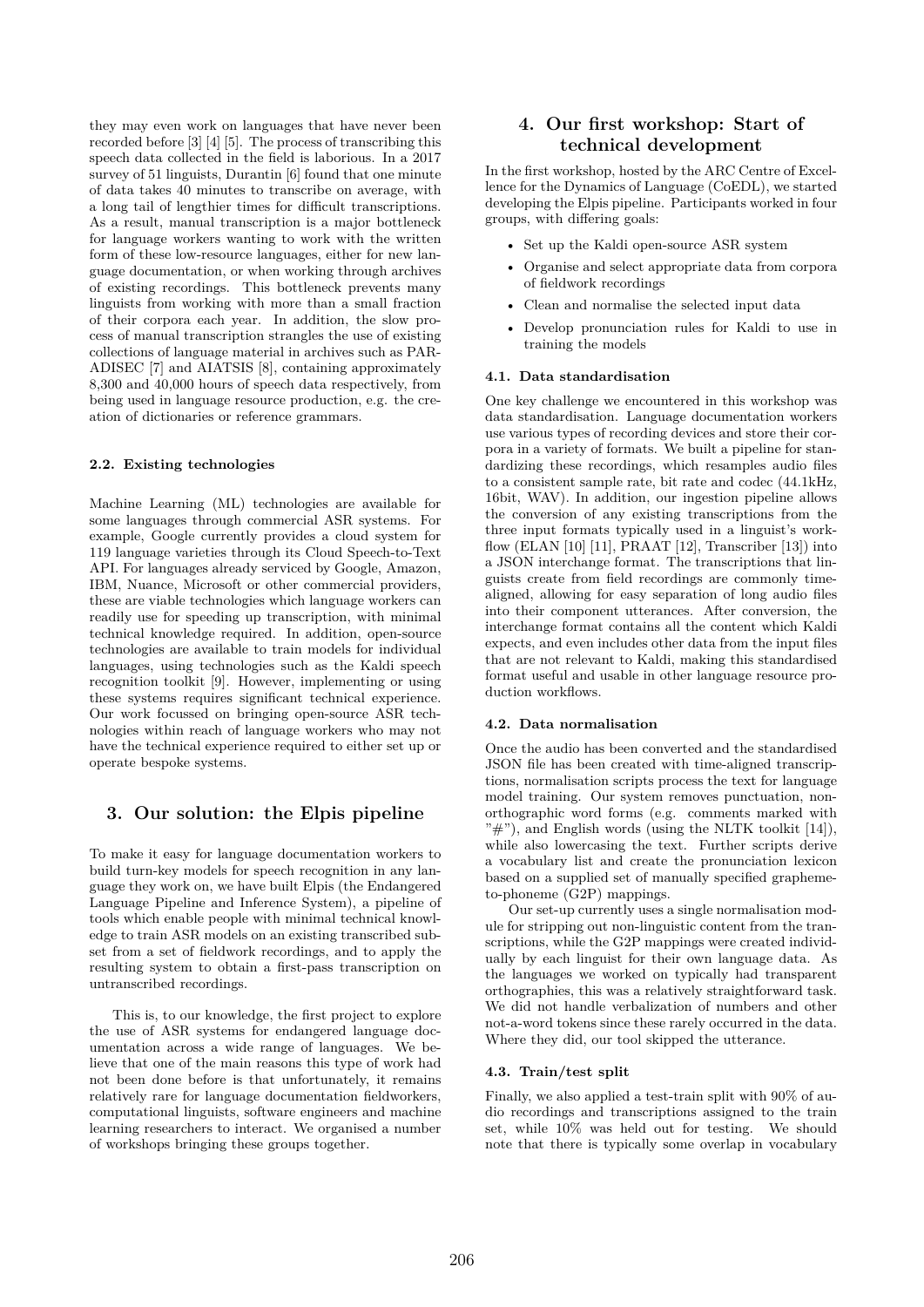and even in speakers. For our purposes, this is acceptable, as it reflects the target use case: the audio corpora are typically limited to a relatively small speaker population, as language documentation fieldworkers usually work closely with a small group of speakers, and the goal is chiefly to transcribe the untranscribed fieldwork recordings, which also include the same speakers observed in the train set. Once this split has been created, a script prepares the Kaldi workspace by moving files into the locations which Kaldi expects. By the end of this workshop, preliminary results were obtained for Abui (ISO 639: abz; about 17,000 speakers in Indonesia) and Komnzo (no ISO 639 code assigned; about 200 speakers in Papua New Guinea).

# **5. Containerisation**

Following the first workshop, Nay San migrated the pipeline to Docker, a software containerisation platform [15], with the intention of reducing the complexity of setting up Kaldi. Having the pipeline available in a Docker image reduced the install time of Kaldi from the two days experienced in the first workshop down to half an hour in the second. 'Go-task' task runners were used as a simple way to invoke collections of scripts. For example, the manual way of cleaning data for Kaldi requires the language worker to batch convert audio files; check and clean individual transcription files; construct a list of unique words in the corpus; build a pronunciation model representing every word in the corpus and then move files into the correct folders. The potential for human error in this workflow is very high. Instead, these steps, automated by Python scripts, can be grouped by a single task runner command, and invoked by a single command 'task run-elan'.

# **6. Our second workshop: Scaling to more languages**

During the 2018 workshop, engineers and linguists, with a range of computational experience, ran the Elpis system on their own language data. Following a morning of introductory talks relating to ASR and ML tools including the closely related Persephone system [16], the group participated in a workshop on data management and basic methods of running scripts. After practising with a dummy corpus to gain some experience operating the pipeline, the linguists then processed their own data.

During the following week, some of the linguists tuned their system's parameters to try and reduce error rates, and by the time we hosted a follow-up session at the end of the week, linguists had trained language models for 12 languages, with varying error rates. We attribute this variation to a number of factors:

- Differences in quality and quantity of audio data
- Differences in the nature of the fieldwork recordings, e.g. single-word elicitation vs. sentences (longer units, e.g. stories, were broken down into sentences using time alignments)
- Differences in the degree of manual tuning which was done on individual languages (e.g. in the pronunciation model)

• Morphological complexity and or orthographic conventions of some of the target languages, where a bigger inflected word inventory leads to higher OOV rates (similar to effects observed in [17]). Subword language models would help with this, but our current pipeline does not support training such models yet.

Table 1 shows the Word Error Rates (WER) for some of the languages we worked on using Kaldi.

Although training data sizes are relatively small, the vocabulary for some of these data sets is limited, as is the set of speakers, meaning that some of the WER results our systems achieve are still reasonably decent. Certainly, all transcriptions still require human post-editing, but their presence helps accelerate the transcription process, meaning more training data can be created, after which the system can be retrained in order to achieve quality improvements. In particular, linguists found visualizing the output using lattices quite informative to understand the underlying mechanisms at work, and noticed that even when the top hypothesis was wrong, they could frequently find the right words in the lattice, suggesting it would be possible to make use of lattices in the transcription workflow. Figure 1 shows a sample lattice for the Abui language we worked on.

Linguists continued to train systems for new languages following the workshop, with the total now reaching 16.

### **7. Next steps**

Following these workshops, our work has focussed on making the code more robust and building a simple user interface to the code on a hosted server. In the near future, our plans for further extending the pipeline include:

- Showing the model's lattices for the language worker to 'override' the automatic transcription
- Enabling the generation of visualisations of the language data
- Supporting output of inferences in ELAN format
- Benchmarking the time taken to obtain and edit a best-guess transcription using Elpis against the time required to manually transcribe the same data
- Releasing the code and documentation on GitHub

#### **7.1. Lattices and visualisation**

Seeing a graph visualisation of the word lattices gave the linguists at the 2018 workshop great insight into the mechanics of the training process. People were able to see that the words in a decoded transcription were determined from a number of options which they would be able to influence by, say, including more training data or changing the pronunciation model. We propose to include alternate word hypotheses in the generated Elan file along with an indication of the confidence value of each option, to give the end user an intuitive way to understand the model, correct transcription errors, and give a sense of how much to trust the generated transcription. Similarly, visualising statistics about the language data (e.g. the number of utterances, the signal-to-noise ratio in the audio, and more) would help provide insight into model behaviour and accuracy.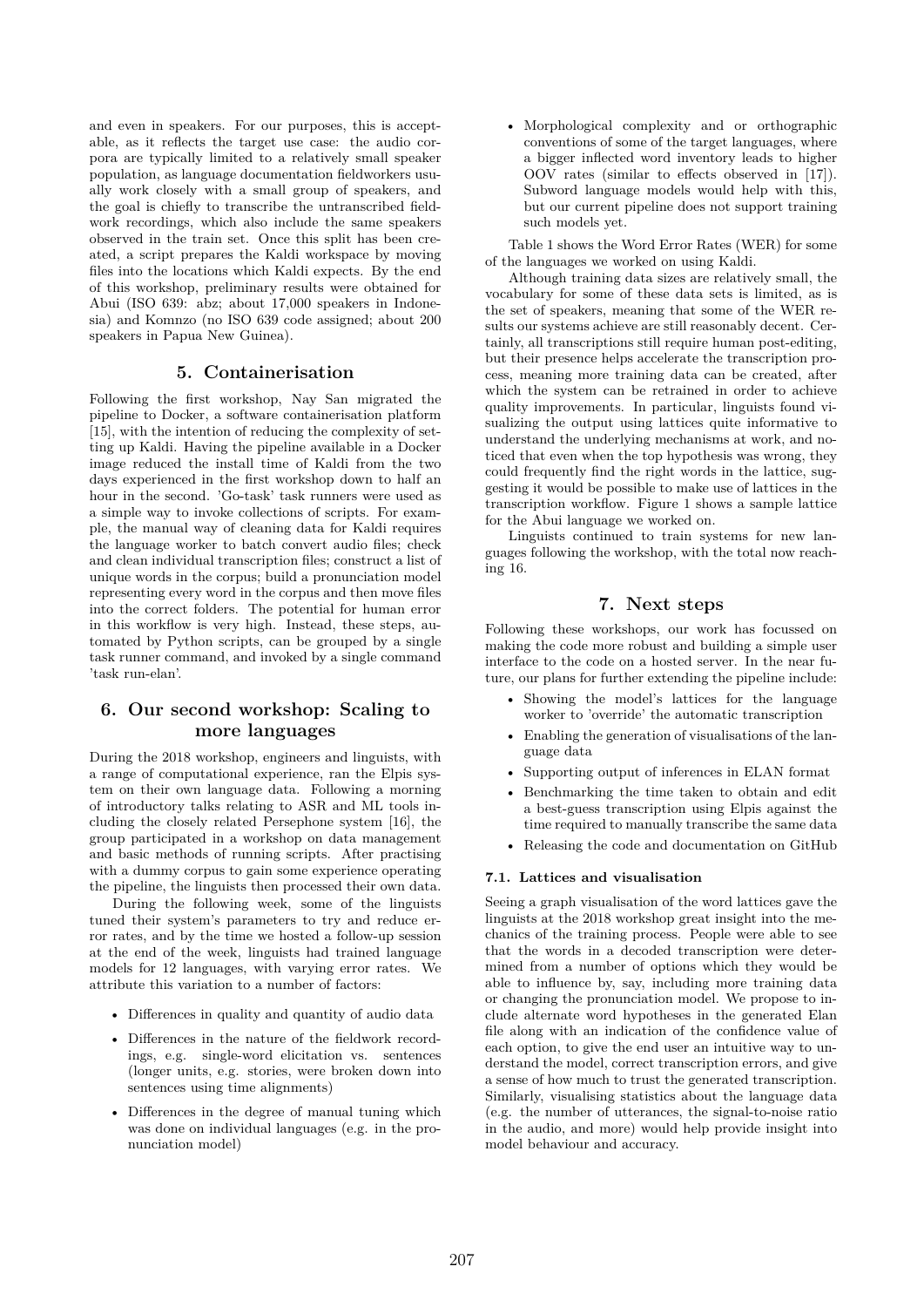| Language               |     | ISO 639   Processed by | LM n-gram order | Training data                           | <b>WER</b>         |
|------------------------|-----|------------------------|-----------------|-----------------------------------------|--------------------|
| Abui                   | abz | Durantin               | 3               | 2 hours                                 | $13.\overline{3*}$ |
| Arrernte               | aer | <b>Stoakes</b>         |                 | $<$ 1 hour                              | 73.4               |
| Bininj Kunwok          | gup | Ellison, Marley        |                 | 17 min (narrative, single speaker)      | 48.1               |
| Bininj Kunwok          | gup | <b>Stoakes</b>         |                 | $\sqrt{2}$ hour (word list, 3 speakers) | 80.5               |
| Cook Islands Maori rar |     | Coto-Solano            | 3               | $<$ 1 hour                              | 37.1               |
| Ende                   | kit | Ellison                |                 | $11 \text{ min}$                        | 52.9               |
| Indonesian             | ind | Maxwell-Smith          | 3               | $<$ 1 hour                              | 48.3               |
| Mangarrayi             | mpc | Richards               |                 | $<$ 1 hour                              | 61.9               |
| Nafsan                 | erk | Thieberger             | 3               | 3 hours                                 | 42.7               |
| Warlpiri               | wbp | Nash                   |                 | $<$ 1 hour                              | 39.0               |

Table 1: *Word Error Rates (WERs) for some of the languages we worked on in the second workshop, using Kaldi with a 90/10 train/test split as described above, except for Abui which used a 125/10 train/test split.*



Figure 1: *Lattice for one of the utterances in our Abui corpus.*

#### **7.2. Output into ELAN format**

Our pipeline already enables linguists to ingest transcription files from common linguistic tools, making thepipeline highly accessible. Outputting the inference transcriptions to a popular format – time-aligned and exposing the confidence of the transcription – will enable the pipeline to be used in linguists' workflows without the burden of learning yet-another piece of software.

#### **7.3. Longer-term plans**

In general, we found that the majority of linguists in the workshop groups were able to operate the scripts with minimal training. However, some participants found system path structures difficult to understand, and were unable to use the pipeline. Others had difficulty in getting Docker to install, due to dated operating systems, or lack of administration permissions for their computers. If we could set up a hosted server to run the pipeline, this might resolve these issues, enabling even more people to use the system.

# **8. Conclusion**

Providing ways for users with minimal technical knowledge to access ASR tools makes a big impact on the reach of these systems into communities who would otherwise not have the opportunity to apply cutting-edge tools to their languages. Our current work has seen exciting initial results for 16 languages from the Asia-Pacific region, enabling linguists with some technical knowledge to train models to obtain usable first-pass transcriptions of their data. With further development, the Elpis system should become usable by language workers without any technical knowledge. We hope Elpis will provide new tools for linguists and communities to document, preserve and future-proof many of the world's endangered languages.

### **9. References**

- [1] Google Cloud Speech-to-Text API lansupport. Google. [Online]. able: https://cloud.google.com/speech-totext/docs/languages
- [2] L. M. Johnson, M. D. Paolo, and A. Bell, "Forced alignment for understudied language varieties: Testing Prosodylab-Aligner with Tongan data." *Language Documentation & Conservation*, vol. 12, pp. 80–123, 2018.
- [3] N. Evans, *Dying Words: Endangered Languages and What They Have to Tell Us*. Wiley-Blackwell, 2011.
- [4] F. Meakins, J. Green, and M. Turpin, *Understanding Linguistic Fieldwork*. Routledge, 2018.
- [5] M. Carew, J. Green, I. Kral, R. Nordlinger, and R. Singer, "Getting in touch: Language and digital inclusion in Australian Indigenous communities," vol. 9, pp. 307–323, 2015.
- [6] G. Durantin, B. Foley, N. Evans, and J. Wiles, "Transcription survey," 2017.
- [7] Pacific and Regional Archive for Digital Sources in Endangered Cultures (PARADISEC). [Online]. Available: http://www.paradisec.org.au
- [8] Australian Institute of Aboriginal and Torres Strait Islander Studies (AIATSIS). [Online]. Available: https://aiatsis.gov.au
- [9] D. Povey, A. Ghoshal, G. Boulianne, L. Burget, O. Glembek, N. Goel, M. Hannemann, P. Motlíček, Y. Qian, P. Schwarz, J. Silovský, G. Stemmer, and K. Veselý, "The Kaldi speech recognition toolkit," in *IEEE 2011*